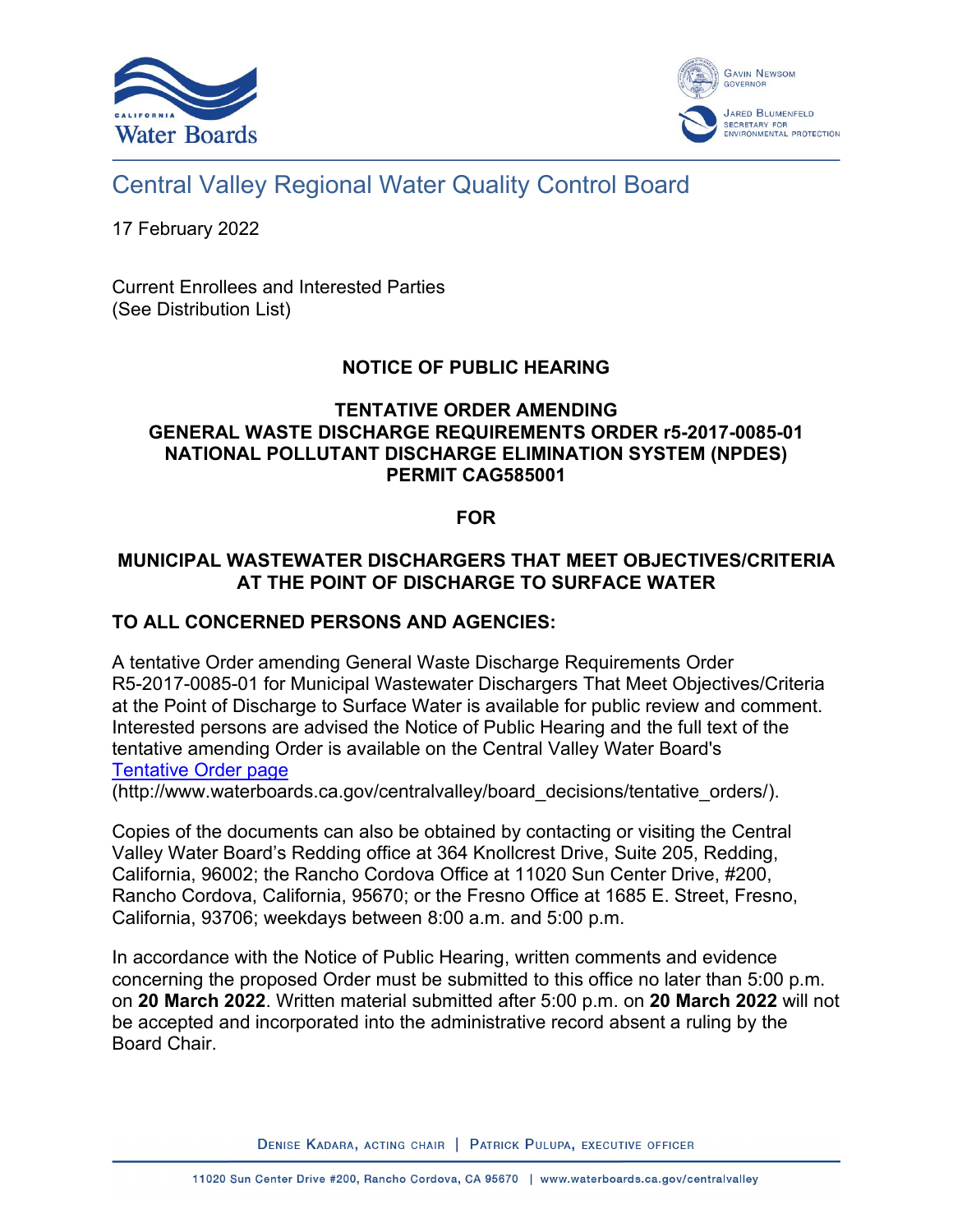Enrollees and Interested Parties **- 2 - 17 February 2022** Notice of Public Hearing for Tentative Order Amending Municipal General Order

A Public Hearing has been scheduled for the Central Valley Regional Water Quality Control Board (Central Valley Water Board) to consider adoption of the proposed Order at its **21/22 April 2022** Board Meeting.

If you have any questions regarding the proposed Orders, please contact Michelle Snapp at (916) 464-4824 or [Michelle.Snapp@waterboards.ca.gov.](mailto:Michelle.Snapp@waterboards.ca.gov)

Josh Palmer, P.E. Joshua W Palmer Digitally signed by Joshua W Palmer Date: 2022.02.17 17:29:39 -08'00'

Senior Engineer

Enclosures (2): Tentative Amending Order Notice of Public Hearing

cc:

Elizabeth Sablad, United States Environmental Protection Agency (U.S. EPA), Region IX, San Francisco (email only)

Peter Kozelka, U.S. EPA Region IX, San Francisco (email only)

Prasad Gullapalli, U.S. EPA Region IX, San Francisco (email only)

U.S. Army Corp of Engineers, Sacramento

U.S. Bureau of Reclamation, Sacramento

U.S. Fish and Wildlife Service, Sacramento

U.S. National Marine Fisheries Service, Santa Rosa

Division of Water Quality, State Water Board, Sacramento (email only)

Division of Drinking Water, State Water Board, Sacramento

State Office of Historical Preservation, Sacramento

State Department of Water Resources, Central District, Sacramento

Regional Manager, Department of Fish & Wildlife, Region II, Rancho Cordova

Debbie Webster, Central Valley Clean Water Association, Sacramento (via email only)

Roberta Larson, Central Valley Clean Water Association, Sacramento (email only)

Michelle Chester, Somach Simmons & Dunn, Sacramento (email only)

Bill Jennings, California Sportfishing Protection Alliance, Stockton

Richard McHenry, California Sportfishing Protection Alliance (via email only)

Michael Garabedian, Friends of the North Fork, Citrus Heights (via email only) Region 5 Tribes